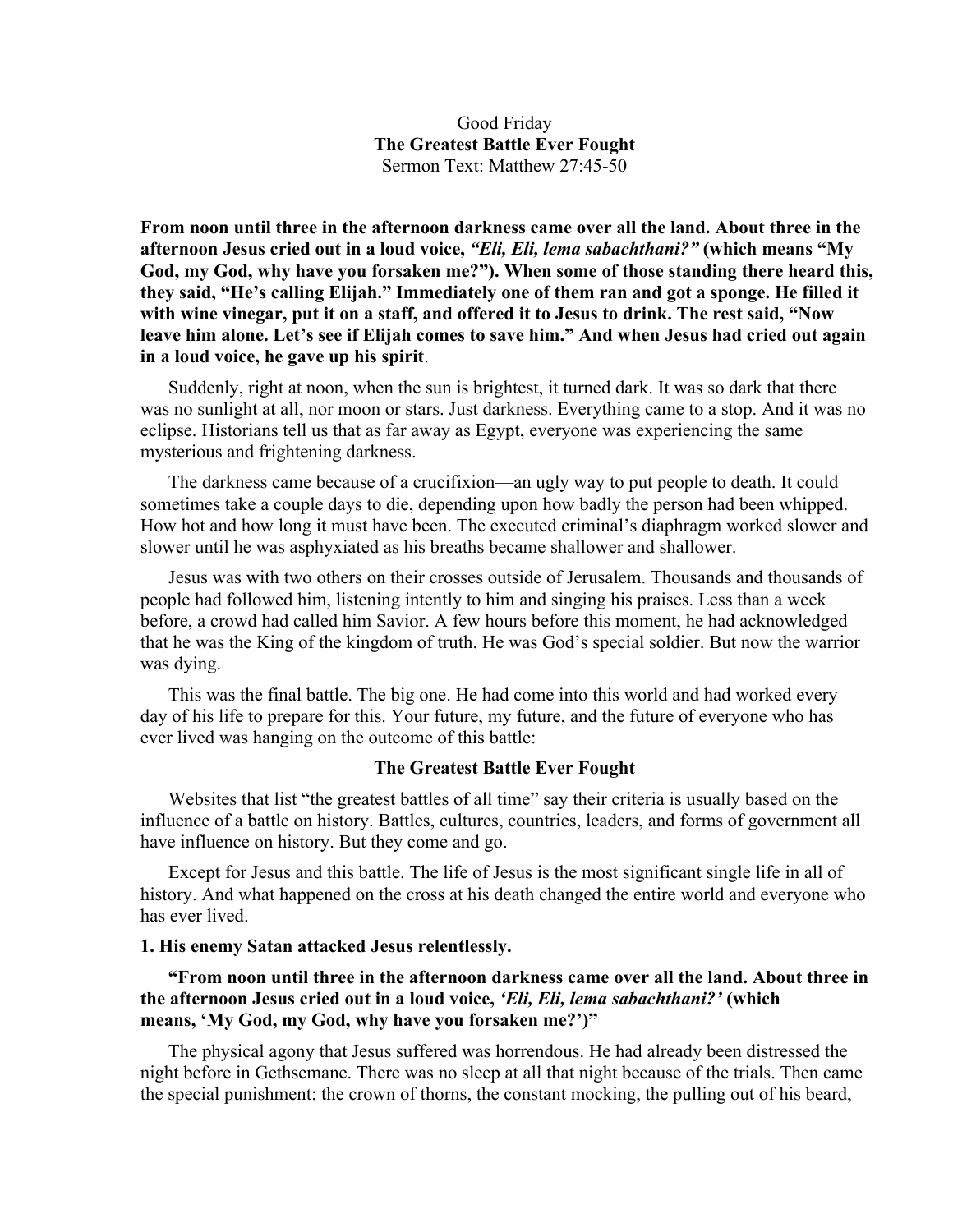the blows to his face, the humiliation of having his clothing stripped off, the cruel scourging that ripped out skin and flesh down to the bone with each lash. Weakened, he was forced to carry that heavy crossbeam until he collapsed. Only after all that did they lay him down on the cross and drive long nails through his wrists and feet and hoist the cross up and into its hole as the soldiers and the Jewish leaders mocked him. How can anyone do such things to another human being? That's my Savior they are torturing! It's hard to read that account.

But Jesus withstands that pain and agony without complaint! As a matter of fact, you hear him speak some amazing words on the cross: First, he offered a prayer asking the Father to forgive all those who crucified and mocked him. Then he answered the desperate prayer of the thief who believed in him with a tremendous gospel promise of heaven that very day. And calmly and with a tender concern for his mother, he told John to care for her.

But there was darkness. And we begin to realize that all his physical suffering was perhaps like an insect sting compared to the spiritual suffering that is happening on the cross. The darkness shows us how much God hates sin, that terrible thing that always separates us from him. The darkness is "both God's reaction to the judicial murder of his Son, and God's dreadful judgment upon sin as suffered by his Son."

We may be grateful, in a way, for the darkness. It certainly must have shut up the mockers. But it also covered up what no eyes should ever have to see as Jesus was on that cross, alone, against all the forces of hell. Satan hates Jesus. And this is the moment when he now saw the Son of Man and Son of God at his weakest—where he might be vulnerable. Satan will do everything to force Jesus to give up his life's work of paying for your guilt and mine and for atoning for the whole world's sins.

The devil's lying reaches a fever pitch. Perhaps he told Jesus, "You won't make any difference, Son of God. You are not big enough to cover the whole world's guilt and sin, Jesus. The whole history of humanity is on my side, Christ. Why care about these people? They turned on you. Even Judas and Peter did it. Thousands will turn on you later."

The internal pain and pressure mount higher and higher. So much darkness! What have I done to cause this? What have you done that Jesus should suffer so? The weight of the sins of billions upon billions of people are pressing down—all the massacres in the world, all the abortions, all the divorces, all the horrible things you and I have ever said, thought, and done.

And Jesus is fighting this powerful evil angel in this great darkness, alone, pure, holy, and faithful. Still loving us. Still holding his ground. Even a child can understand that this is why Jesus is both God and man! Man to be our substitute; God to pay for all the sins of humanity.

But now the worst part: The Father's white-hot anger is burning against him. Think of the power he had—the Creator of the universe who crushed that world with a gigantic flood, who smashed Sodom and Gomorrah, who made the mountain tremble and shake for Moses—that's who is directing his full anger and fury against Jesus.

You can hear it in Jesus' voice as his tone changes. An awful and loud cry came from those tortured lungs. Perhaps it's a scream: **"About three in the afternoon Jesus cried out in a loud voice,** *'Eli, Eli, lema sabachthani?'* **(which means 'My God, my God, why have you forsaken me?')"**

We know our triune God is one eternal God, Father, Son, and Holy Spirit. So I can't get my head around the fact that the Son is now forsaken. The Father, source of all true love in this world,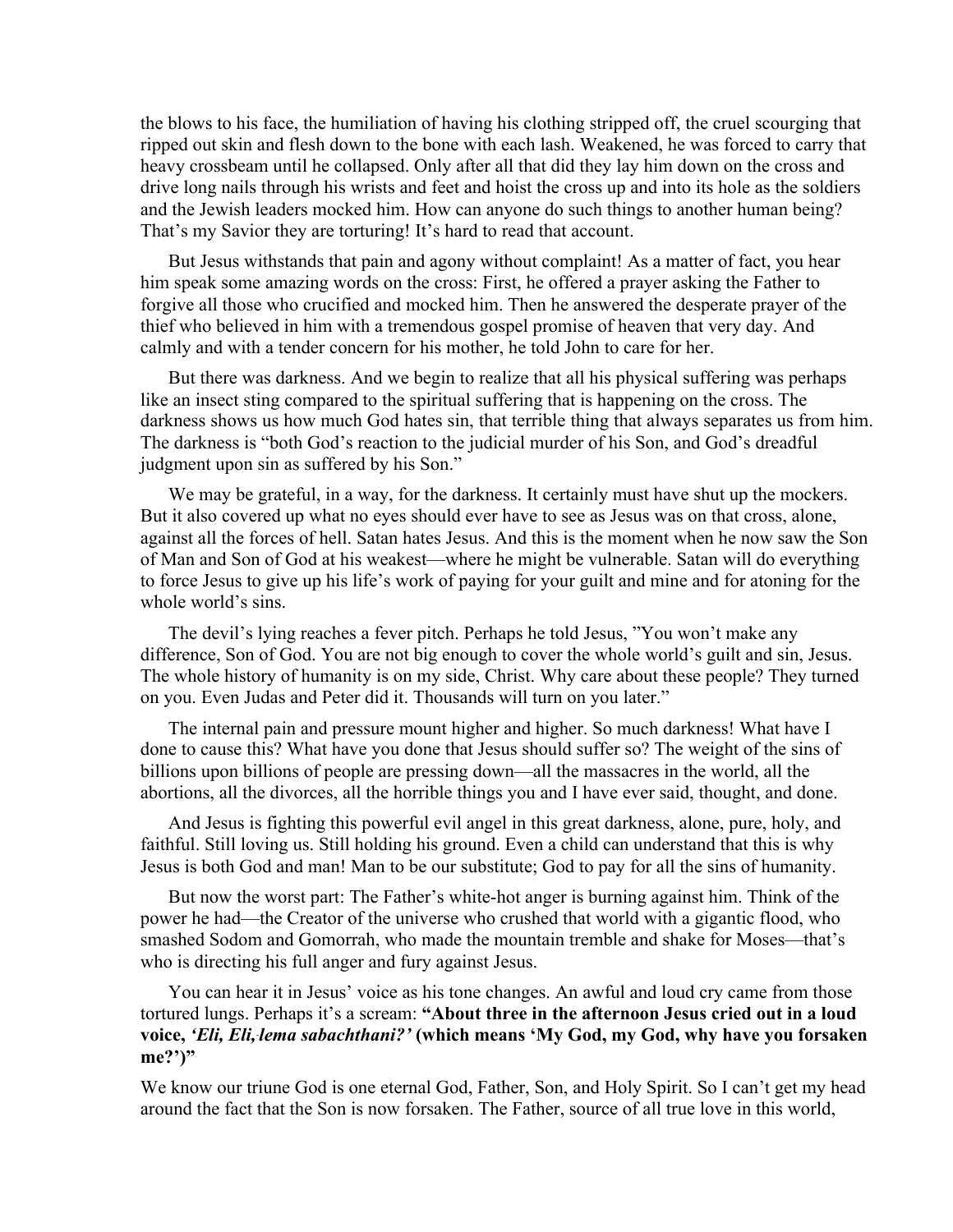turns his back on the Son whom he had so clearly declared at his baptism and on the transfiguration mountain, "My beloved."

The Father suspends his relationship with his Son so that the warrior Son could pay for this entire world's sins. It must have torn at the Father's heart. His wrath is focused on the evil that Jesus bore because he so hates the malignant tumor of sin that is causing the human race to rot.

At the beginning of this suffering, Jesus called him "Father." You can see the intimacy, the closeness. Now it is "My God, my God" as he loudly asks that big why question. Notice how formal that is?

You can see that while the relationship is broken, his faith is still strong, even as he is left alone. This is the moment of sheer horror for our warrior. It's the worst moment of his life, and his lonely suffering has reached its peak on that cross. It is here that the battle is either going to be won or lost as Jesus suffers for us.

# The Old Testament prophet Isaiah explains what is happening: **"Surely he took up our pain and bore our suffering, yet we considered him punished by God, stricken by him, and afflicted" (Isaish 53:4).**

All this is because of us. Jesus remained perfect and holy in himself this entire time. Yet our sin was charged to him and he was willingly paying for it. No matter how old you are, by now you have noticed something about yourself, as have I. We are not always aware of how much we sin. But we are aware that something is broken inside us. Often we think that we will just work harder to break that anger habit, that laziness habit, that lust habit, that greed habit, that overeating habit, and all the other sins we find ourselves falling back on. News flash: Our problem is bigger. We cannot work hard enough. We need a bigger warrior who can purchase forgiveness for us all! This is God's grace in all its sweat and blood!

### **2. When the dust had settled, came the victory cry**

Perhaps the darkness began to retreat. The mockers start in again, thinking Jesus' cry was begging Elijah to come back: **"When some of those standing there heard this, they said, 'He's calling Elijah.' Immediately one of them ran and got a sponge. He filled it with wine vinegar, put it on a staff, and offered it to Jesus to drink.The rest said, 'Now leave him alone. Let's see if Elijah comes to save him'" (Matthew 27:47-49).**

# But the end is near. They wait. But not long. Things happen very quickly. Jesus was thirsty. **"When he had received the drink, Jesus said, 'It is finished'" (John 19:30). "And when Jesus had cried out again in a loud voice, he gave up his spirit" (Matthew 27:50).**

Mark tells us that the temple curtain was "torn in two from top to bottom" (Mark 15:38). Someone has said that was God's way of saying "Amen" to Jesus' words "It is finished." That means that there is no more need for sacrificing. No more sheep, goats, or bulls need to be killed. There was no more need for priests or high priests. All the restrictions that were in place to keep God's chosen people separate were all removed. Every prophecy in the Old Testament about the coming Savior has been fully kept. God has opened up access to himself for all people, nations, languages, cultures, and generations through the Lamb of God, Jesus Christ. He actually transferred the righteousness of Jesus to us!

Notice how we can tell that the sacrifice of Jesus is completed: He says, "Father" again! God's anger has been spent. The terrible separation between Father and Son no longer exists.